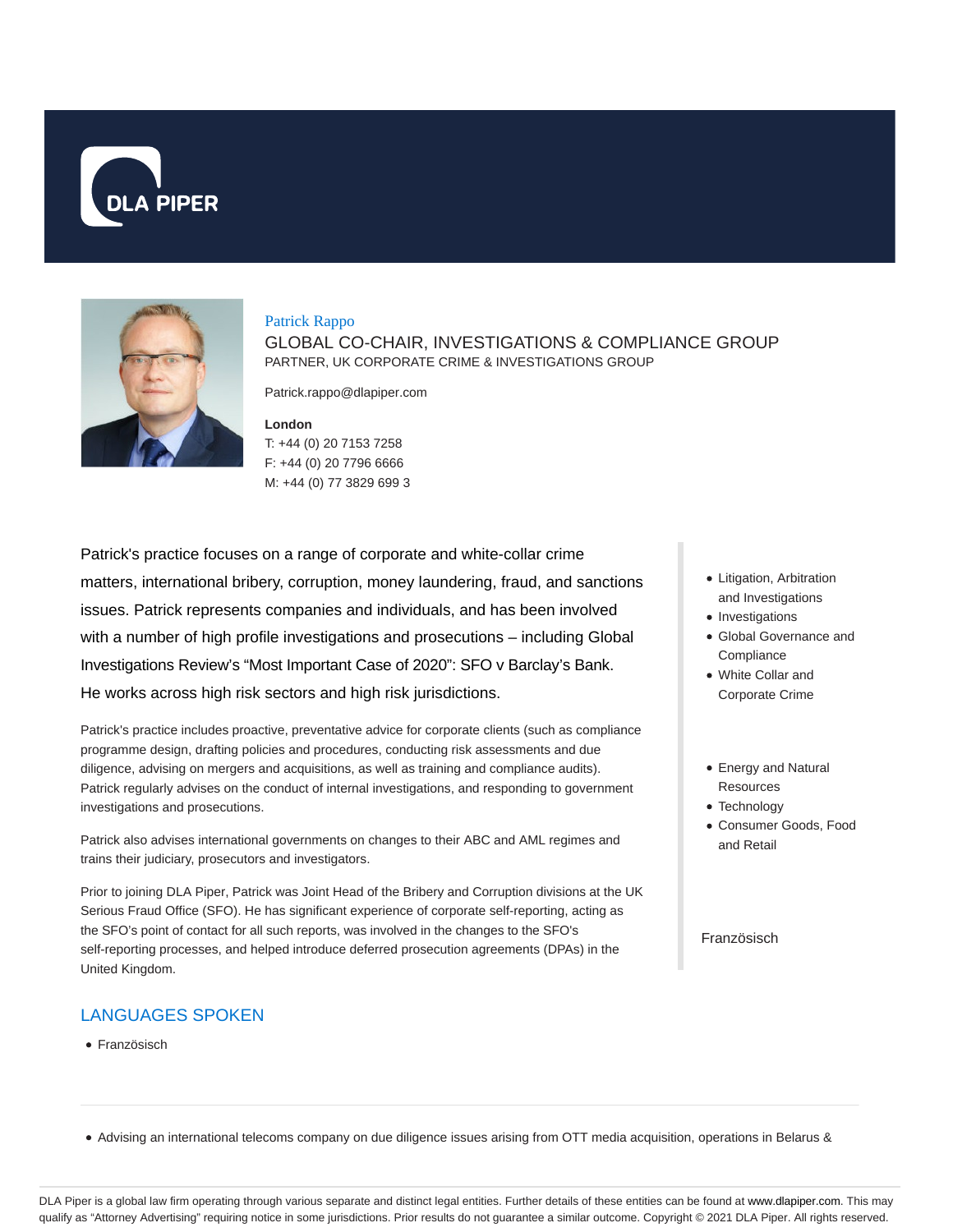former CIS countries, and on money laundering risks from past acquisitions, across Egypt, Algeria and Pakistan, arising in arbitral proceedings.

- Advising a manpower services company on merger and acquisition issues, and conducting ABC and AML investigation advising on AML and self-reporting issues, and compliance programme review for operations in Kazakhstan, Korea and Australia.
- Advising a global marketing services group on numerous acquisitions across Hungary, Cyprus, Russia, assessing bribery & corruption, money laundering & sanctions risks, and follow-on reporting obligations.
- Conducting an investigation into a publicly listed international oil and gas company, into allegations of suspected bribery, advising on corporate settlement, advising on action against individuals.
- Advising Board members of publicly listed international pharmaceutical company about an international criminal investigation into suspected bribery, participating in criminal interviews.
- Conducting an internal investigation into a NASDAQ listed biopharmaceuticals company, into allegations of fraud, conducting a gap analysis of compliance polices and procedures.
- Advising an international biochemical company on allegations of suspected bribery, self-reporting to the authorities and impact on proposed IPO.
- Conducting an investigation into allegations of invoice fraud for an international speciality chemicals company, advising on AML reporting obligations, advising on compliance program improvements.
- Advising a technology and defense company on devising a full suite of global compliance programs covering ABC, AML, Fraud, Tax evasion and competition, as well as undertaking third party due diligence.
- Advising a private equity company on proposed acquisition of a number of international pharmaceutical companies, suspected of criminal activities, advising on AML reporting obligations, advising on pre and post acquisition remediation and compliance program improvements.
- Advising a pipeline services company on third party agents, sanctions issues, compliance program review, and whistleblower complaints.
- Assisting a leading multinational company operating in the oil and gas sector in relation to anti-corruption, anti-money laundering and compliance matters and conducting a global corporate liability regulatory assessment in over 60 jurisdictions across nine areas of compliance law.
- Advising an international betting and gambling company on devising a global dawn raid policy.

# VITA

# **Zulassung**

• Barrister in England and Wales

# **Berufserfahrung**

- Partner, London office of International law firm 2013-2018
- Head of the Bribery & Corruption Divisions, UK Serious Fraud Office 2012-2013
- Case Controller & Investigative lawyer, Serious Fraud Office 2008-2012
- Criminal Law specialist barrister [Trial attorney] 1996-2008

# **Empfehlung**

- Most Important Case of the Year (SFO v Barclays), Global Investigations Review, 2020
- Outstanding Employed Barrister in a Law Firm award, Bar Council of England & Wales, 2020
- Listed in Who's Who Legal 2020, Best Lawyers in the UK 2019; Legal 500 UK, 2013-2018

# Ausbildung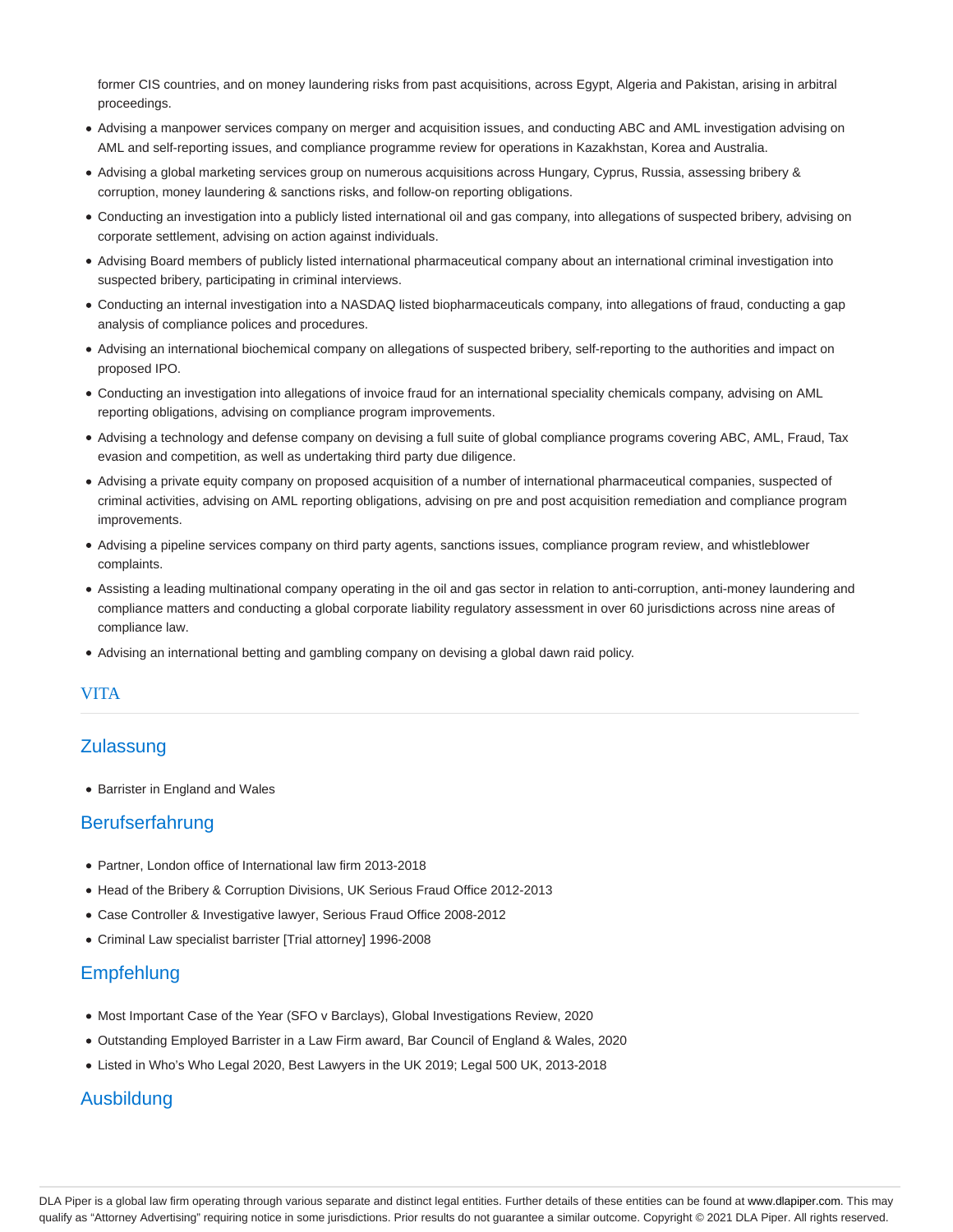- Pembroke College, Oxford University, MA Jurisprudence, 2010
- Inns of Court School of Law, Bar Vocational Course 1995
- Pembroke College, Oxford University, BA Jurisprudence, 1994
- Portora Royal School, Enniskillen

### **Mitgliedschaften**

- Trustee of the Fraud Advisory Panel
- Past Chairman of the Bar Association of Commerce, Finance and Industry
- Member of the UK Anti-Corruption Forum
- Master of the Bench of the Honourable Society of Gray's Inn
- Member of the General Management Committee of the Bar Council of England & Wales
- Member of the Employed Bar Committee of the Bar Council
- Bar Vocational Course
- Degree of the Utter Barrister

## **AKTUELLES**

# Publikationen

**FCA continues crack down on retail banks' AML failings**

#### 20 July 2021

Amidst a flurry of recent activity in the AML space, the FCA published a "Dear CEO" letter regarding failings they continue to identify in retail banks' AML frameworks.

**The UK Bribery Act: A Perfect 10 or an uninspired 5/10?**

#### 1 July 2021

From its conception, the UK Bribery Act 2010, which came into force on 1 July 2011, presented itself as a radical and comprehensive overhaul of UK anti-bribery and corruption law. So, a decade on, what does the score card look like?

**Is the SFO fit for purpose?**

### 4 June 2021

Following the conclusion of an eight year investigation, the Serious Fraud Office (SFO) suffered a blow last month as its case against two former Serco directors collapsed. This has drawn focus to the SFO's use of deferred prosecution agreements (DPAs), through which companies acknowledge criminal liability based on alleged wrongdoing committed by their employees, whilst those employees, who have subsequently been prosecuted for the same offence, have escaped liability at trial. This raises the question of whether companies under a DPA should have taken their chances with a formal prosecution hearing, and has commentators questioning the wider benefits of DPAs, as well as the SFO's recent performance.

**Establishment of new freeports in England**

29 April 2021

DLA Piper is a global law firm operating through various separate and distinct legal entities. Further details of these entities can be found at www.dlapiper.com. This may qualify as "Attorney Advertising" requiring notice in some jurisdictions. Prior results do not guarantee a similar outcome. Copyright @ 2021 DLA Piper. All rights reserved.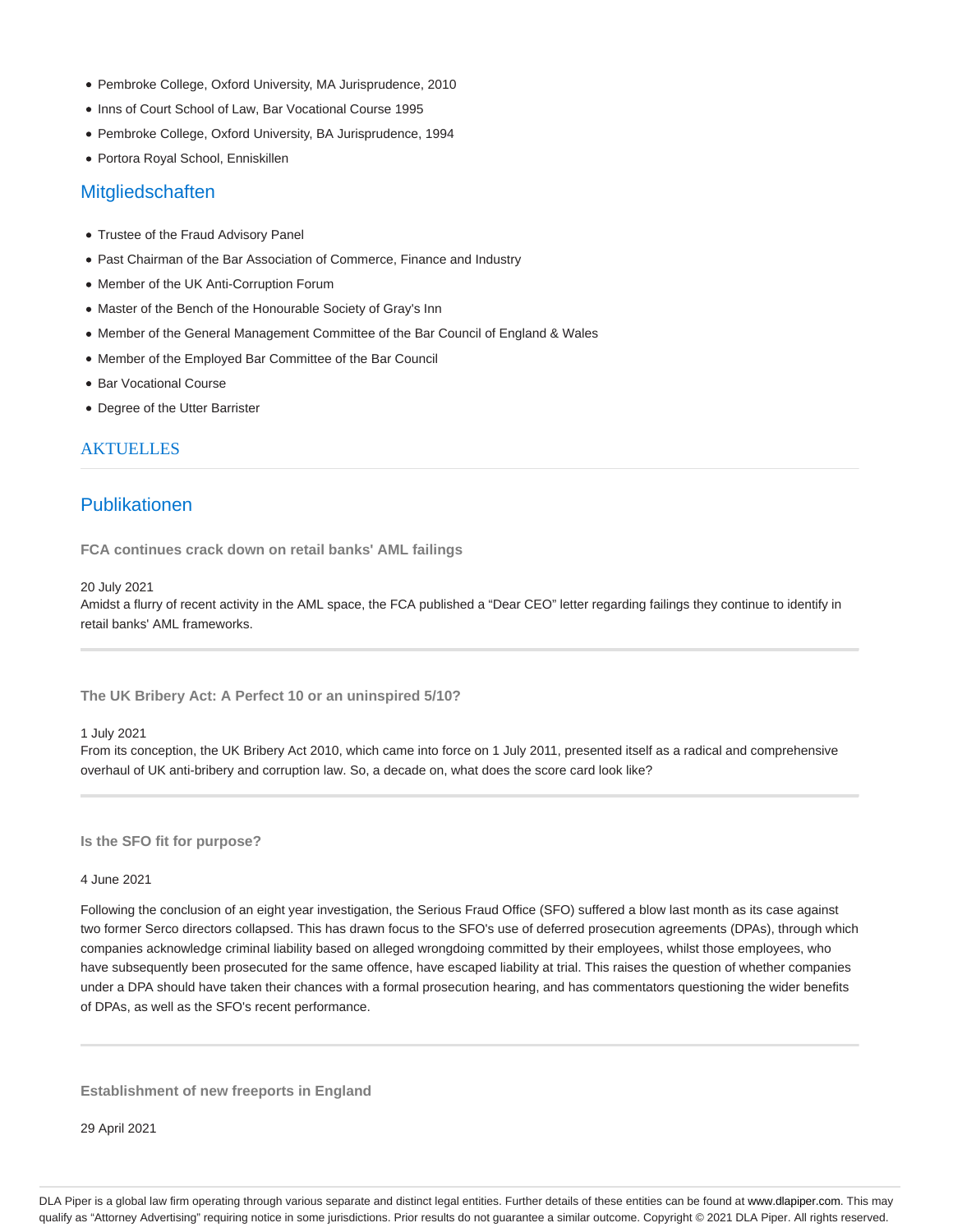### DLA Piper Trade Truths

England announced the location of eight new freeports with the hope they will act as national hubs for global trade and investment across the UK; promote regeneration and job creation as part of the Government's commitment to "levelling up"; and provide hotbeds for innovation.

### **Locking down market abuse**

#### 14 April 2021

The FCA has recently taken action against a number of individuals for market manipulation and insider dealing. This is a clear sign of the regulator re-focusing its attention on these offences, and is something that readers need be aware of to ensure they stay on the right side of the rules.

**Compulsory Document Production Notices – Normal Service Resumed**

### 11 February 2021

The UK Supreme Court has handed down a judgment in R (on the application of KBR, Inc) (Appellant) v Director of the Serious Fraud Office (Respondent) [2021] UKSC 2 that now states the SFO will not be able to cut corners in obtaining evidence located overseas nor make it any easier to prosecute companies.

**Corruption Perceptions Index 2020 – a European perspective**

### 11 February 2021

On 28 January 2021 Transparency International Launched the 2020 edition of its Corruption Perceptions Index (CPI), which ranks 180 countries and territories by their perceived levels of public sector corruption, according to experts and business people.

**SFO clarifies guidance on DPAs: Is the DPA model ready for take-off?**

#### 4 November 2020

On 23 October 2020, the Serious Fraud Office published a new chapter from its Operational Handbook which provides further guidance on the SFO's approach to Deferred Prosecution Agreements. Whilst the guidance does not introduce any major changes, it does provide clarity on the SFO's expectations of companies wishing to avoid prosecution.

**The reasonable man test for dishonesty**

#### 16 September 2020

On 29 April 2020 the Court of Appeal (Criminal Division) handed down judgment in Booth & Anor v R [2020] EWCA Crim 575. This decision has wide implications for financial services firms as dishonesty is a key element in a number of criminal and regulatory offences, including fraud.

**Reputation management during investigations: ZXC v Bloomberg LP**

### 16 July 2020

The Court of Appeal has upheld the decision of Nicklin J which found that Bloomberg had breached the privacy rights of a US

DLA Piper is a global law firm operating through various separate and distinct legal entities. Further details of these entities can be found at www.dlapiper.com. This may qualify as "Attorney Advertising" requiring notice in some jurisdictions. Prior results do not guarantee a similar outcome. Copyright @ 2021 DLA Piper. All rights reserved.